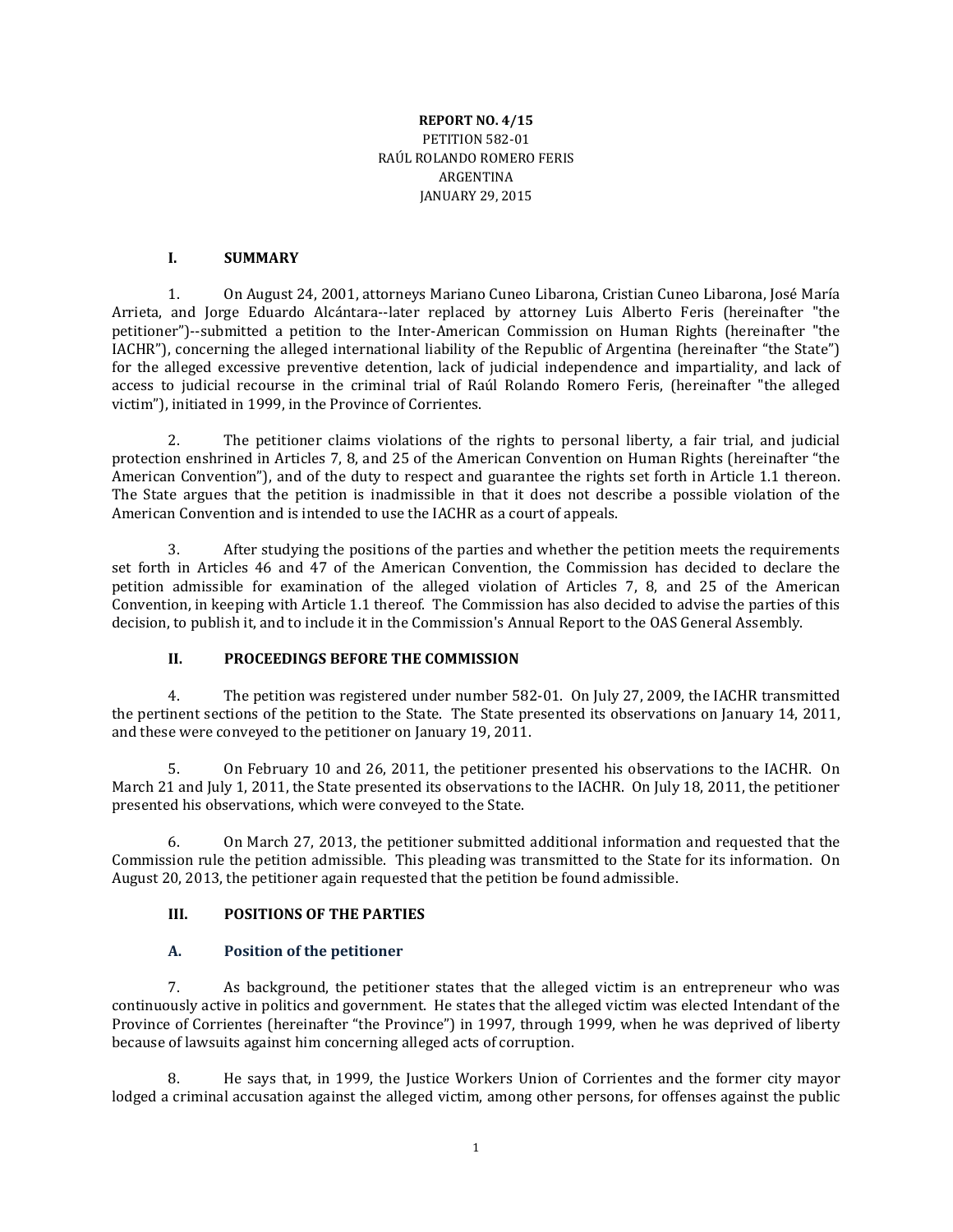administration when he was serving as Mayor of the City of Corrientes. He maintains that the alleged victim did not commit the offenses of which he was accused.

9. He states that, on March 4, 1999, the Judge of First Instance ordered formal proceedings in the case. In addition, on August 2, 1999, the Province lodged, against the alleged victim, a criminal complaint and a civil suit for damages.

10. The petitioner states that, on August 3, 1999, an arrest warrant was issued for the alleged victim. He says the alleged victim was arbitrarily and unlawfully deprived of his liberty. He states that, on October 5, 1999, an indictment was issued against the alleged victim and the other defendants for offenses of graft, abuse of authority, and failure to perform the duties of public servants; misuse of public funds; and fraud against the public administration. The same document allegedly ordered the preventive detention of the alleged victim.

11. He alleges that the Court of the First Examining Magistrate of Corrientes prematurely imprisoned the alleged victim without a trial. He affirms that Mr. Raúl Romero Feris was deprived of his liberty because of pressure on the magistrates from the coalition government.

12. With respect to the First Examining Magistrate, the petitioner claims that he was designated in an irregular, wrongful, and politicized manner by the Interim Governor of the Province, who, because he was also Senator of the Province, approved the appointment. He states that the designated judge placed ninth in the competition for the post but was still invested, passing over the eight better-qualified candidates. He alleges therefore that the right to one's natural judge was violated. He argues that the appointment of that judge was carried out by his political adversaries in the coalition government and concludes therefore that judicial impartiality was lacking.

13. Once the investigations phase was completed, the case was placed before the Second Criminal Chamber of the First Judicial District of the Province (hereinafter "Second Chamber"). He states that the alleged victim was judged by chamber members designated by the Federal Auditor "by special appointment," not as provided in Article 142 of the Provincial Constitution, under which "they are appointed by the Executive with Senate approval." He says the defense challenged the composition of this tribunal, rejecting the designated judges and calling it invalid. He says that this motion was rejected *'in limine'* by the same Chamber.

14. He states that, on February 19, 2001, he lodged a motion for dismissal with a subsidiary appeal, which was rejected on May 31, 2001, by the Second Chamber. He states that, on June 14, 2001, he lodged an appeal in cassation, requesting that the actions be voided, on the grounds that the grievances described constituted a non-actionable political matter. He states that this motion was denied in Ruling No. 22, on June 15, 2001, by the same Chamber.

15. The petitioner questions the independence and impartiality of these judges and does not consider them his natural judges. He alleges that the magistrates were biased and prejudiced. He states that one of the magistrates of the Second Chamber, after condemning the alleged victim, sent an electronic message to various addressees--including the Argentine Senate--in which he referred to the ruling issued and to the alleged victim in offensive and discrediting terms, calling him a "sinister figure" and claiming he was responsible for "plunging this Province into poverty and indigence."

16. He alleges that the State violated the term of two years of preventive detention provided for in Act 24.390, which is, in turn, a violation of Article 7 of the American Convention. He states that, in that light, the petitioner submitted a motion for release on behalf of the alleged victim.

17. Information submitted by the petitioner indicates that, on August 1, 2001, the Court of the First Examining Magistrate extended the alleged victim's preventive detention in view of the case's particular circumstances, deeming it a reasonable period of detention when taking into account the 52 cases in which the alleged victim was indicted.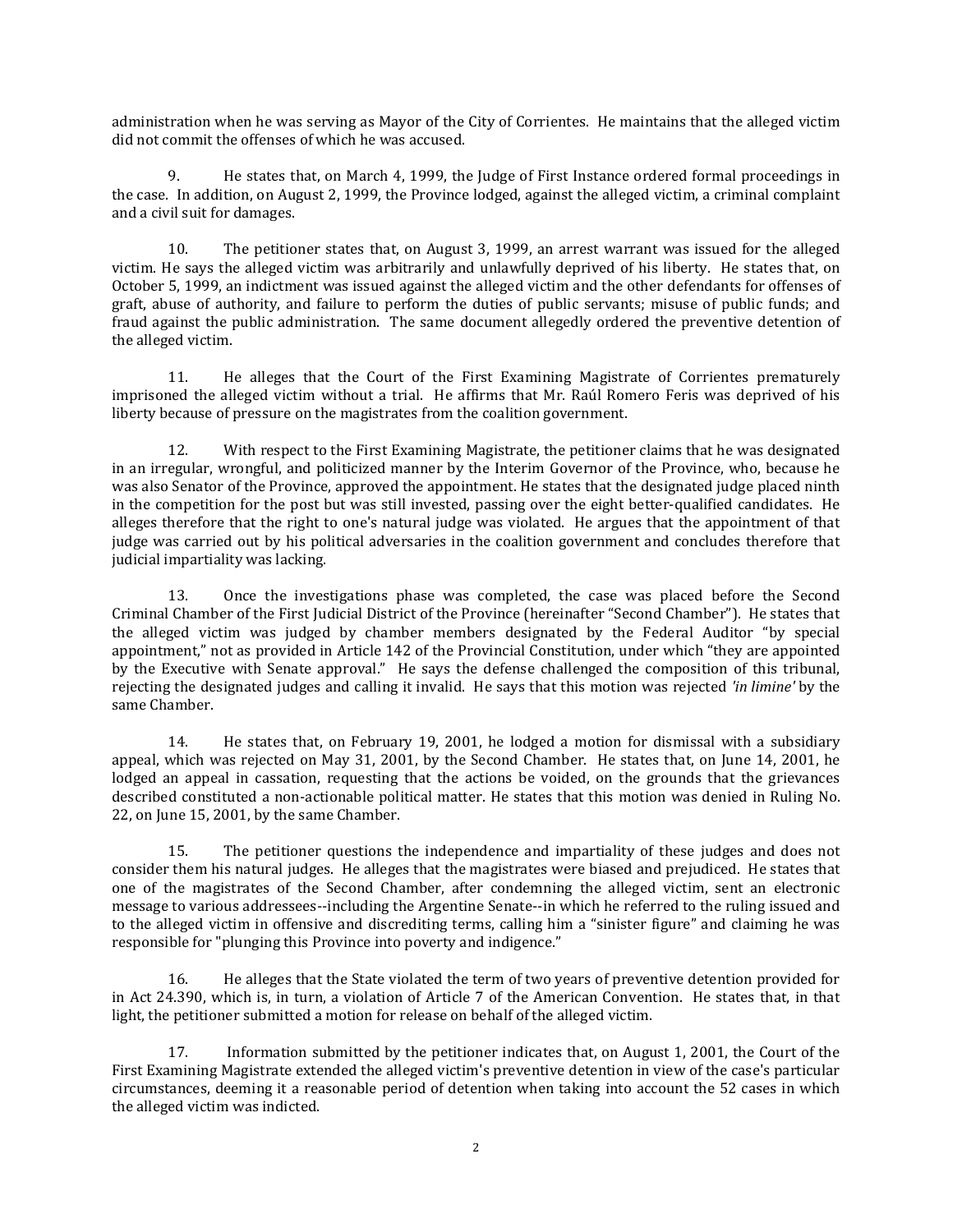18. He states that, in 2001, the Intervention Government called elections for the posts of governor and vice governor of the Province and that the alleged victim, from his place of detention, ran as a New Party candidate for governor, receiving enough votes to advance to the second round of balloting; he was running against the governing party candidate.

19. He alleges that, on April 18, 2002, the presentation of essential evidence was rejected, to which he responded with a motion for reconsideration, which was denied.

20. He states that, seven days before the final voting round, and after two and a half years in preventive detention, the alleged victim was tried in oral proceedings, on May 8, 2002. He states that the alleged victim was convicted of unlawful administration and sentenced to seven years in prison, and, under a successful civil suit brought by the Municipality, the alleged victim was sentenced to a fine of 8,790,000 Argentine pesos, to be paid to the Municipality. As an additional penalty, he was allegedly disqualified in perpetuity from holding public office.

21. He states that, in 2002, while he was deprived of liberty, the alleged victim ran for the National Senate and won, but had to resign from his post.

22. He states that, on September 11, 2002, after three years and one month of detention, the alleged victim was freed by order of the Superior Court of Justice of the Province (hereinafter "STJ"), considering how long he had spent in preventive detention.

23. He states that he lodged a motion for review, on the grounds of lack of independence and violations of due process, which was denied by the STJ. He then lodged a complaint against the refusal to review, which was rejected by the STJ on April 7, 2004.

24. He states that, on April 24, 2004, he lodged a special federal appeal with the STJ, which in turn referred it to the Supreme Court of Justice of the Nation (hereinafter "CSJN"); the latter ruled it inadmissible, on February 13, 2007, stating that no sufficient federal grievance existed. He states that, with this decision, of which he was notified on February 16, 2007, all domestic remedies were now exhausted.

25. The petitioner questions the actions of the CSJN in finding his motions inadmissible under the provisions of Article 280 of the Argentine Code of Civil and Commercial Procedure. He argues that the alleged victim's right to appeal and judicial review of the suit brought against him was not respected as stipulated in Article 8.2 of the American Convention.

26. He argues that the alleged victim was judged arbitrarily by the Judge of First Instance, by the members of the Second Chamber, and by the STJ. He questions the composition of the STJ at the time of its ruling on this case, when five judges should have voted, as opposed to the only three who did. He argues that the State violated his right to his natural judge and not to be tried by special tribunals. He maintains in that regard that the STJ is a "covert special tribunal."

27. He also argues that the judicial authorities took a stand by repeatedly and groundlessly rejecting the series of appeals lodged, by constantly delaying the investigation, and by failing to carry out the various appropriate and useful procedures suggested by the defense.

#### **B. Position of the State**

28. The State argues that the petition is inadmissible because the criminal trial was conducted in keeping with the guarantees of due judicial process, the required standards of international human rights law, and the American Convention. It argues that the petitioner should not seek to have the IACHR act as a fourth court of review according to the provisions of the American Convention.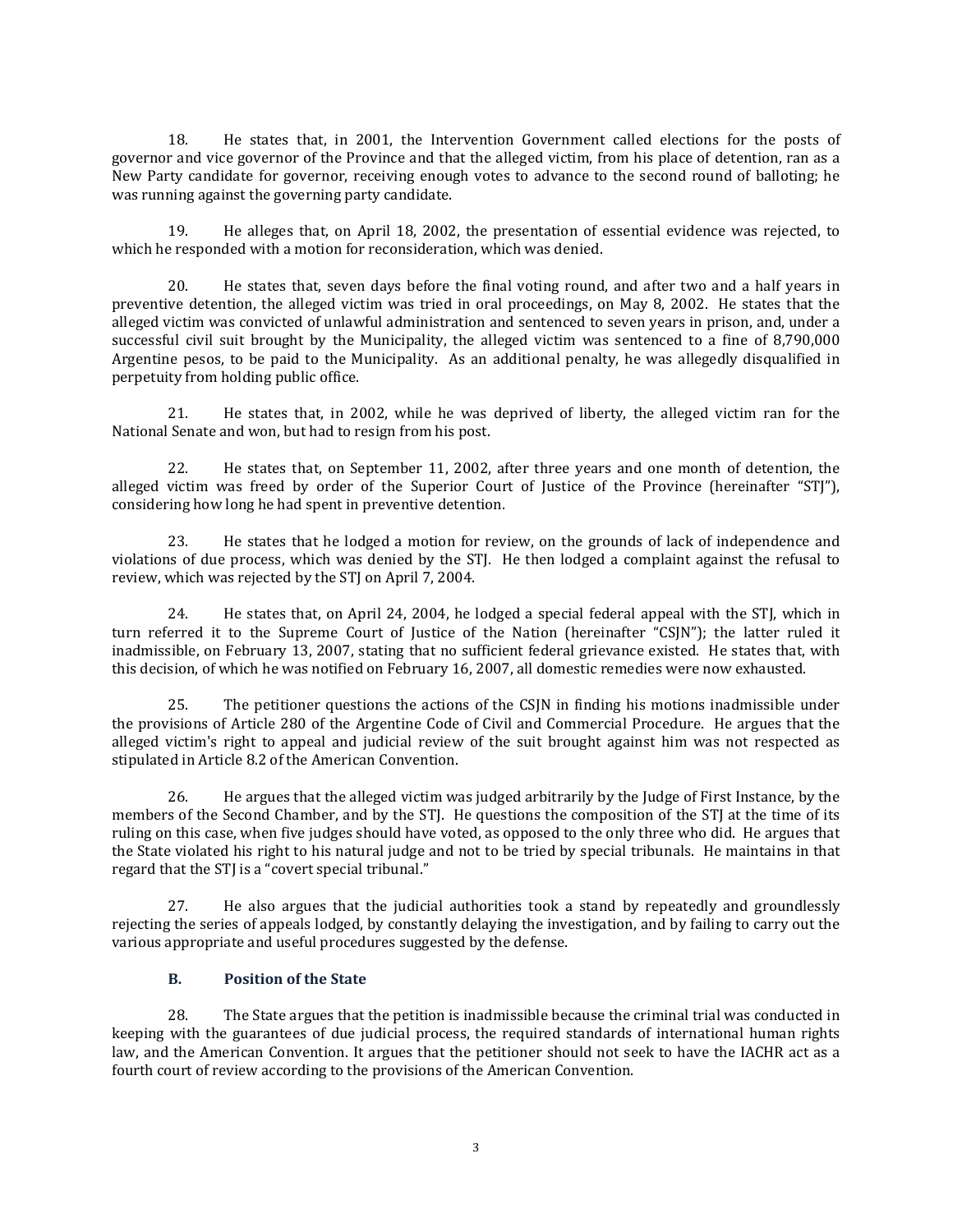29. It states that, on December 16, 1999, the Argentine State ordered a federal intervention in the Province of Corrientes by way of Act No. 25236, which terminated the terms in office of the governor, vice governor, members of the Legislature. That law also declared the members of the Judiciary to be in office "by special appointment."

30. It states that, in May 2002, the alleged victim was convicted by the Second Chamber to seven years in prison, and to special permanent disqualification, for the offense of unlawful administration. It adds that he was sentenced to pay the Municipality the sum of 8,790,000 Argentine pesos.

31. It states that the appeal and challenges lodged with respect to the actions of the judges of the Second Chamber and the First Examining Magistrate were rejected by the STJ. It states that the special federal appeal was ruled inadmissible by the CSJN, after a ruling by the Attorney General of the Nation, who studied and ruled on the case after analyzing each of the grievances described by the petitioner.

32. It says that the petitioner disagrees with the rulings of the domestic courts. It says that the petition was submitted as a reiteration of the arguments put forth before the domestic courts, reflecting his disagreement with their decisions, and that those courts acted within their spheres of competence and in accordance with the guarantees of legal due process. It maintains that, accordingly, there is no violation of the rights recognized in the American Convention.

# **IV. ANALYSIS OF ADMISSIBILITY AND COMPETENCE**

### **A. Competence of the Commission** *ratione personae, ratione loci, ratione temporis,* **and** *ratione materiae*

33. The petitioner is entitled to petition the Commission under the provisions of Article 44 of the American Convention and Article 23 of the Commission's Rules of Procedure. The petition names as the alleged victim an individual in respect of whom the State has pledged to respect and guarantee the rights recognized by the American Convention as of September 5, 1984, the date of deposit of Argentina's instrument of ratification. Therefore, the Commission is competent *ratione personae* to examine the petition.

34. The Commission is competent *ratione loci* to consider the petition by virtue of events that allegedly took place within the territory of a state party to the American Convention. The Commission also is competent *ratione temporis* to examine this petition under the American Convention by virtue of alleged events that took place after the ratification of the American Convention. Finally, the Commission is competent *ratione materiae* because the petition alleges violations of rights protected by the American Convention.

# **B. Admissibility requirements**

# **1. Exhaustion of domestic remedies**

35. Article 46.1.a of the American Convention requires the prior exhaustion of remedies available under domestic jurisdiction, according to generally recognized principles of international law, as a requirement for the admission of complaints alleging violations of the American Convention.

36. In that respect, the petitioner alleges that such remedies were exhausted by way of the CSJN ruling of February 13, 2007, which declared inadmissible the special federal appeal.

37. The Commission notes that the matter of this petition, which falls under its purview, concerns alleged violations of judicial independence and impartiality, excessive preventive detention, and violations of due criminal process against the alleged victim, which would constitute violations of his rights to personal liberty, a fair trial, and judicial protection.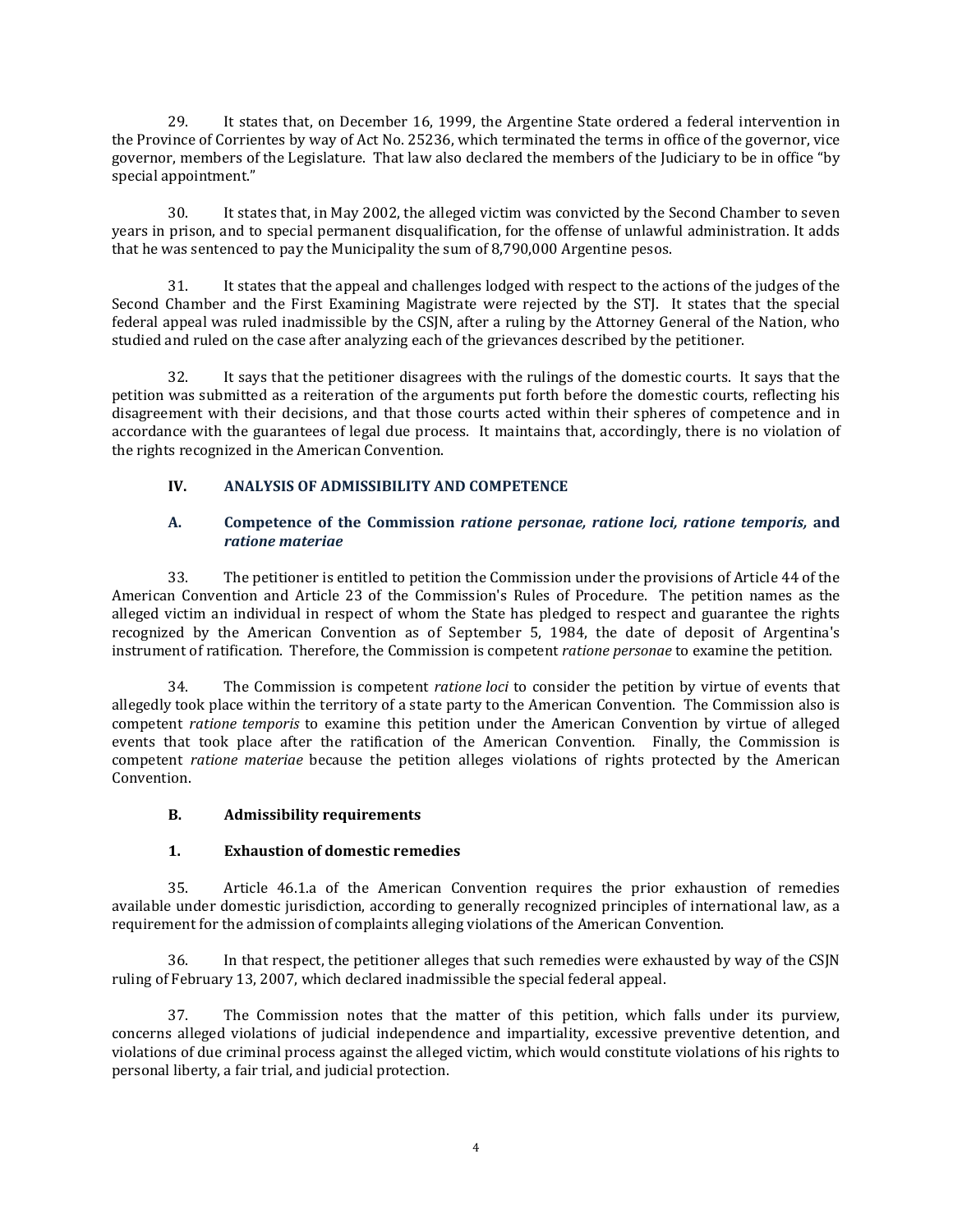38. From the information presented by the parties, the Commission notes that the indictment was answered with a motion for dismissal with a subsidiary appeal, which was allegedly rejected. The alleged victim appears to have been convicted on May 8, 2002. Subsequently, an appeal for review was allegedly denied by the STJ, followed by a complaint of refusal to review, which was allegedly rejected. Lastly, a special federal appeal was allegedly attempted and found inadmissible by the CSJN, on February 13, 2007.

39. As for the duration of preventive detention, a motion for release from preventive imprisonment was allegedly submitted and, on August 1, 2001, the Court of the First Examining Magistrate allegedly extended such imprisonment. On September 11, 2002, the alleged victim was apparently released.

40. According to reports from both parties, the Commission therefore notes that the petitioner appears to have exhausted domestic remedies with the ruling of February 13, 2007, that ruled the special federal appeal inadmissible. Therefore, considering the characteristics of this petition, the Commission finds that it meets the requirement established in Article 46.1.a of the American Convention.

### **2. Deadline for presentation of the petition**

41. Article 46.1.b of the American Convention stipulates that, in order to be admissible by the Commission, a petition must be presented within the six months following the date on which the allegedly injured party has been notified of the final decision.

42. The criminal trial to which this complaint pertains was conducted between 1999 and February 2007 and this petition was received on August 24, 2001, after which the alleged prolonged imprisonment was extended. The Commission has already stated that domestic remedies were exhausted on February 13, 2007.

43. The Commission also reaffirms that what should be taken into account in determining whether domestic remedies have been exhausted is the situation at the time of the ruling on admissibility<sup>1</sup>, because the time of presentation of the complaint differs from the time of the ruling on admissibility.

44. Therefore, considering the context and characteristics of this petition, the Commission finds that it was submitted within a reasonable period of time and that it meets the admissibility requirement concerning the presentation deadline.

# **3. Duplication of international proceedings**

45. The case file contains nothing to indicate either that this matter is pending consideration under any other international proceeding or that it has already been decided by the Inter-American Commission. Therefore, the IACHR concludes that the exceptions provided in Article 46.1.d and Article 47.d of the American Convention do not apply.

#### **4. Nature of the alleged events**

46. Neither the American Convention nor the Rules of Procedure of the IACHR require the petitioner to identify the specific rights that are alleged to have been violated by the State in the matter placed before the Commission, although petitioners may do so. It falls to the Commission, on the basis of the system's jurisprudence, to determine, in its reports on admissibility, which provision of the pertinent inter-American instruments is applicable; and the violation thereof may be established if the alleged events are demonstrated with sufficient evidence.

 $\overline{\phantom{a}}$ <sup>1</sup> IACHR. Report No. 52/00 Cases 11.830 and 12.038 Dismissed Congressional Employees. Peru. June 15, 2000, para. 1 and Report No. 94/14, Petition 623-03. Admissibility. Jaime Humberto Uscátegui Ramírez and family members. Colombia. November 6, 2014, para. 39.